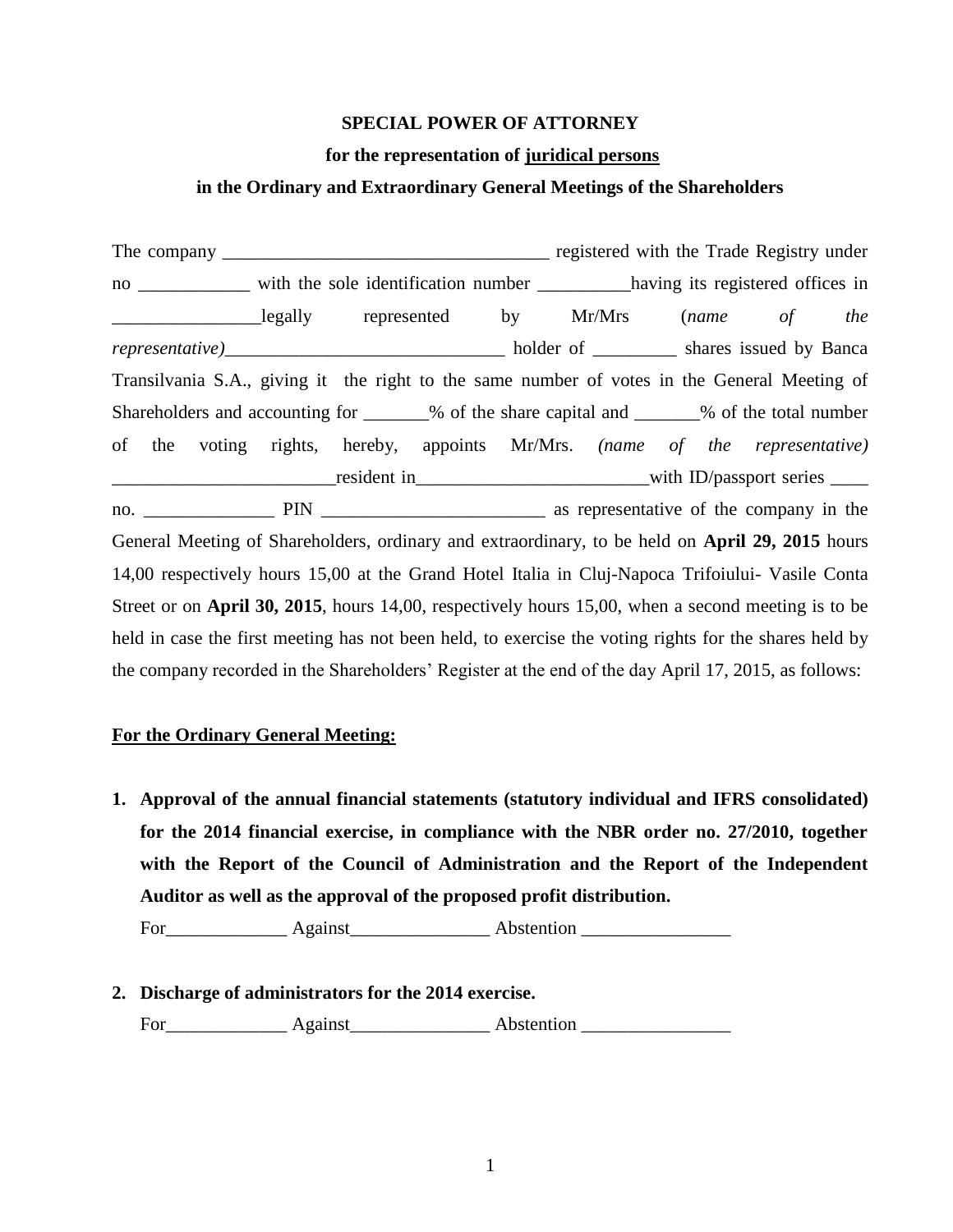**3. Approval of the Budget for expenditure and revenues and the investment plan for 2015 (business plan for 2015);**

For\_\_\_\_\_\_\_\_\_\_\_\_\_ Against\_\_\_\_\_\_\_\_\_\_\_\_\_\_\_ Abstention \_\_\_\_\_\_\_\_\_\_\_\_\_\_\_\_

 **4. Decision regarding the remuneration of administrators for the 2015 exercise, including the maximum cap of additional remunerations granted to the administrators and directors. (proposal: maintaining the current cap on the remuneration mentioned above)**

For\_\_\_\_\_\_\_\_\_\_\_\_\_ Against\_\_\_\_\_\_\_\_\_\_\_\_\_\_\_ Abstention \_\_\_\_\_\_\_\_\_\_\_\_\_\_\_\_

**5. The approval of a financial auditor for the Bank who will audit the financial situations of the Bank for the 2015 financial exercise, in accordance with the IFRS Standards, as stated in the N.B.R. order no. 27/2010. (proposal: KPMG Audit S.R.L.)**

For\_\_\_\_\_\_\_\_\_\_\_\_\_ Against\_\_\_\_\_\_\_\_\_\_\_\_\_\_\_ Abstention \_\_\_\_\_\_\_\_\_\_\_\_\_\_\_\_

 **6. Approval of the date of May 29, 2015 as the registration date (defined as the date of identification of the shareholders who are to benefit from dividends and other rights under the GSM decisions).**

For\_\_\_\_\_\_\_\_\_\_\_\_\_ Against\_\_\_\_\_\_\_\_\_\_\_\_\_\_\_ Abstention \_\_\_\_\_\_\_\_\_\_\_\_\_\_\_\_

 **7. Approval of mandates to carry out the decisions mentioned above given to the Council of Administration and to each of its members individually.**

For Against Abstention

# **For the Extraordinary General Meeting:**

**1. Increase of the share capital with the amount of 417.379.818 lei by issuing 417.379.818 new shares, at a nominal value of 1 leu/share. The increase in the share capital will be carried out by using the following sources:**

**a) capitalization of reserves from the net profit of the year 2014 in amount of 406.823.021 lei, by issuing a number of 406.823.021 shares, with a nominal value of 1 leu/share in the benefit of**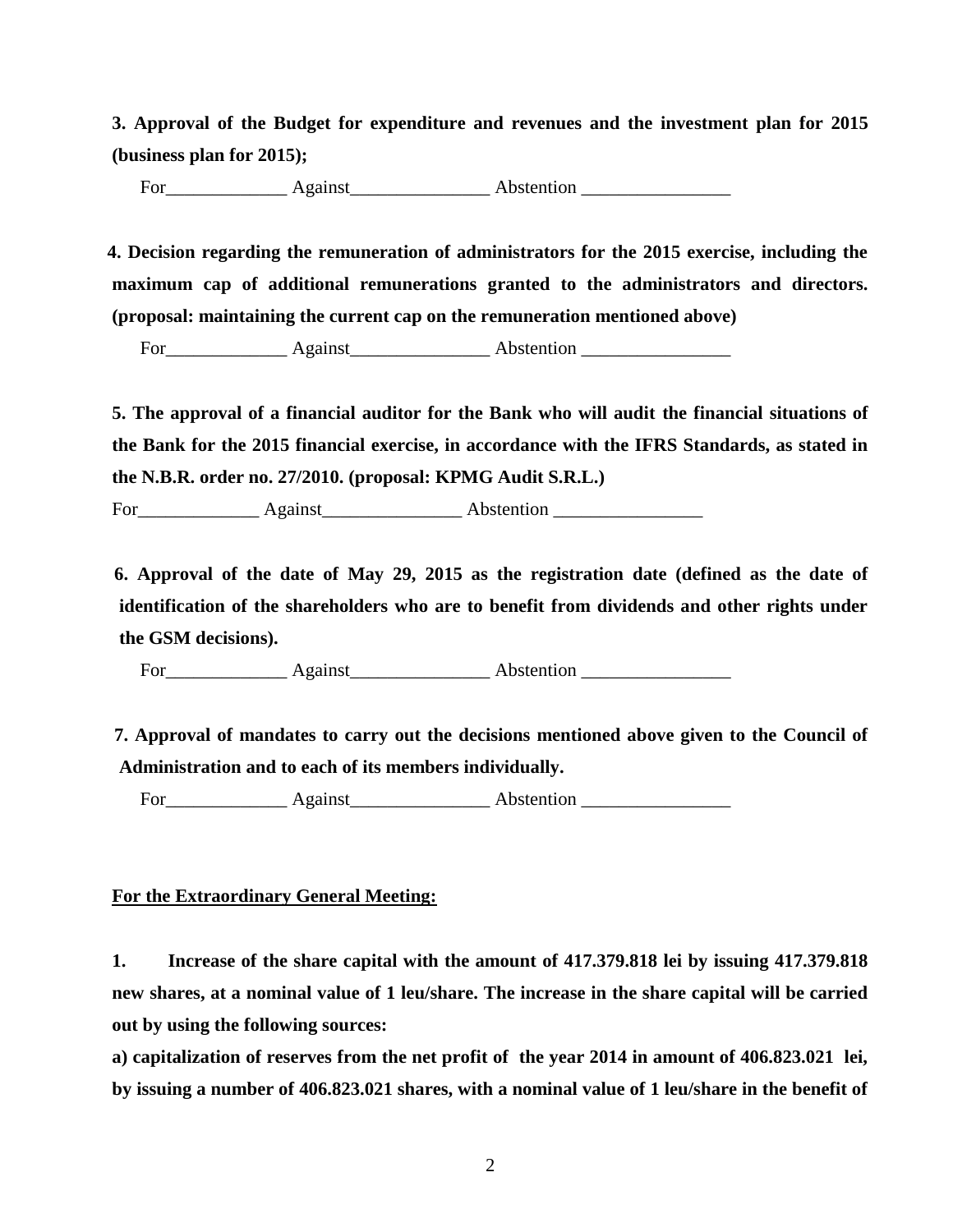**the shareholders registered with the Shareholding Register held by the Central Depository at the registration date that will be established by the GSM (proposed date May 29, 2015); b) the inclusion of reserves which were generated by bond to share conversion premiums, in the amount of 10.556.797 lei, through the issue of 10.556.797 shares, at a nominal value of 1 leu/share, benefiting the shareholders registered in the Shareholders' Registry, kept by the Central Depository, until the registration date decided by the GSM (proposed date May 29, 2015)**

For\_\_\_\_\_\_\_\_\_\_\_\_\_ Against\_\_\_\_\_\_\_\_\_\_\_\_\_\_\_ Abstention \_\_\_\_\_\_\_\_\_\_\_\_\_\_\_\_

**2. Approval of the Bank's share buyback, in accordance with the applicable legal provisions, under the following terms and conditions: a maximum 20.000.000 shares (0.77% of the total shares included in the share capital) with a nominal value of 1 leu/share at a minimum price equal to the market price on BVB at the moment of the buyback and a maximum price of 3 lei, for a period of maximum 18 months as of the publishing date of the EGM resolution in the Official Monitor of Romania, Part IV, with the purpose of implementing a remuneration program capable of ensuring the compliance with the long-term performance principles and a share retention program for a period of at least 3 years, and the granting of a mandate for the Board of Directors for the enforcement of this resolution.**

For Against Abstention

**3**. **Notification of shareholders in regard to the purchase of all Volksbank Romania S.A./ preliminary approval of the merger (by absorption) which would take place between Banca Transilvania S.A. (absorbing company) and Volksbank Romania S.A. (absorbed company).**

For Against Abstention **Abstention** 

**4. Approval of the date of May 29, 2015 as the registration date and of the date of May 28, 2015 as the ex date.**

For\_\_\_\_\_\_\_\_\_\_\_\_\_ Against\_\_\_\_\_\_\_\_\_\_\_\_\_\_\_ Abstention \_\_\_\_\_\_\_\_\_\_\_\_\_\_\_\_